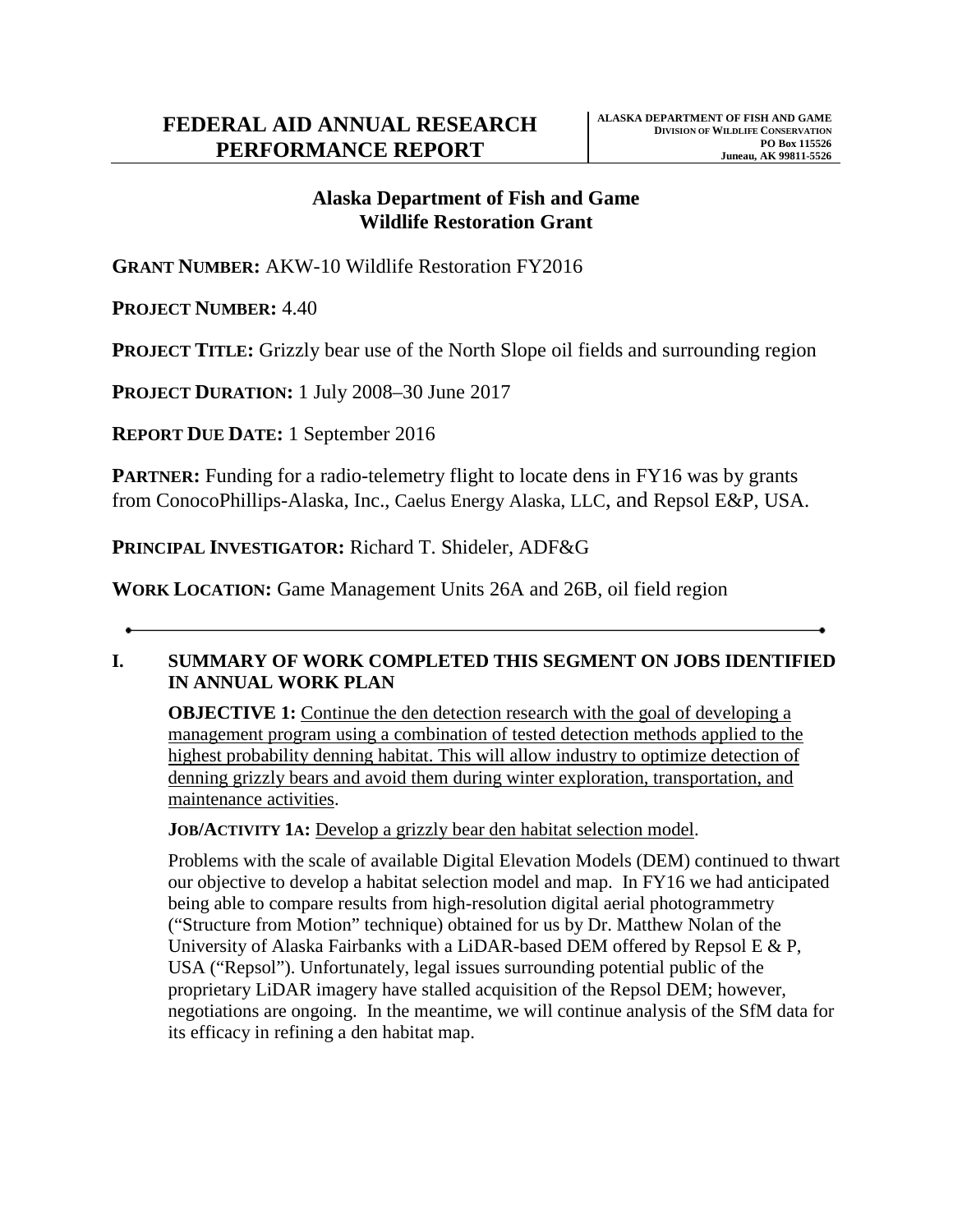### AKW-10 4.40 North Slope Grizzly Bears FY2016 Annual Research Performance Report

**JOB/ACTIVITY 1B:** Collect data on habitat characteristics of dens of radio-marked bears, and field verify areas of high, medium, and low probability denning habitat based on the predictive model generated in job 1a.

Due to reduced funding and poor weather we had to limit our den location effort to one early December radio-telemetry flight within the western portion of the oil fields. We found 14 putative dens of radio-marked bears by interpolation of their radio signals. One of those putative dens was less than 0.5 miles from an ice road that was already under construction, but would be used for only a few more weeks. We recommended that the company reduce vehicle activity along the temporary road whenever possible and close it to vehicle access after it was no longer needed. Another putative den was located in the overburden pile of a large gravel mine that had been decommissioned for gravel removal but still active as a water source. The nearby area was proposed as a winter test facility by a European car manufacturer. The presence of this bear required that they move their proposed test area outside the 0.5 mile buffer required by state permit stipulations.

Due to decreased funding in FY15 we inspected only dens that were within walking distance of the road system or that could be inspected in conjunction with other aspects of the project that required helicopter support (e.g., capture for collar replacement). We inspected 2 dens that were within walking distance from the road system. Two other putative dens, including the one near the ice road and an additional den in the Colville delta, turned out to be bears that were dead prior to the fall survey. Their radio-signals were on the same mortality signal pattern that is used to indicate a den. Had we been under full funding and surveying several times over the fall period we likely would have detected the dead bears prior to the denning flight.

No progress was made on field verification of the den habitat selection model pending completion of the predictive model and availability of funding (see job 1a).

**JOB/ACTIVITY 1C:** Evaluate the efficacy of den detection methods (e.g., handheld and airborne forward-looking infrared "FLIR" imagers, trained scent dogs).

Operational funding for this job had been through a National Fish and Wildlife Foundation (NFWF) grant, which ended fall 2013. Since then we have collected additional data on den detection methods on an opportunistic basis. No such opportunities occurred during FY16.

One of our FY14 annual report recommendations was to investigate the efficacy of using a FLIR unit mounted on an unmanned aerial vehicle (UAV or "drone) to detect bear dens. This would potentially provide a more responsive and cost-effective method. The University of Alaska Fairbanks initiated a graduate research project to investigate this. Graduate student Nils Pedersen will be testing the UAV on artificial dens and, if available, radiocollared denning bears. ADF&G committed to assist the project. Part of this assistance is to maintain a sample of radiocollared bears near the road system that would be available to field test the UAV. Although in FY16 we removed collars from bears on the periphery of the study area, we retained collars on 18 bears that would be available for the UAV project.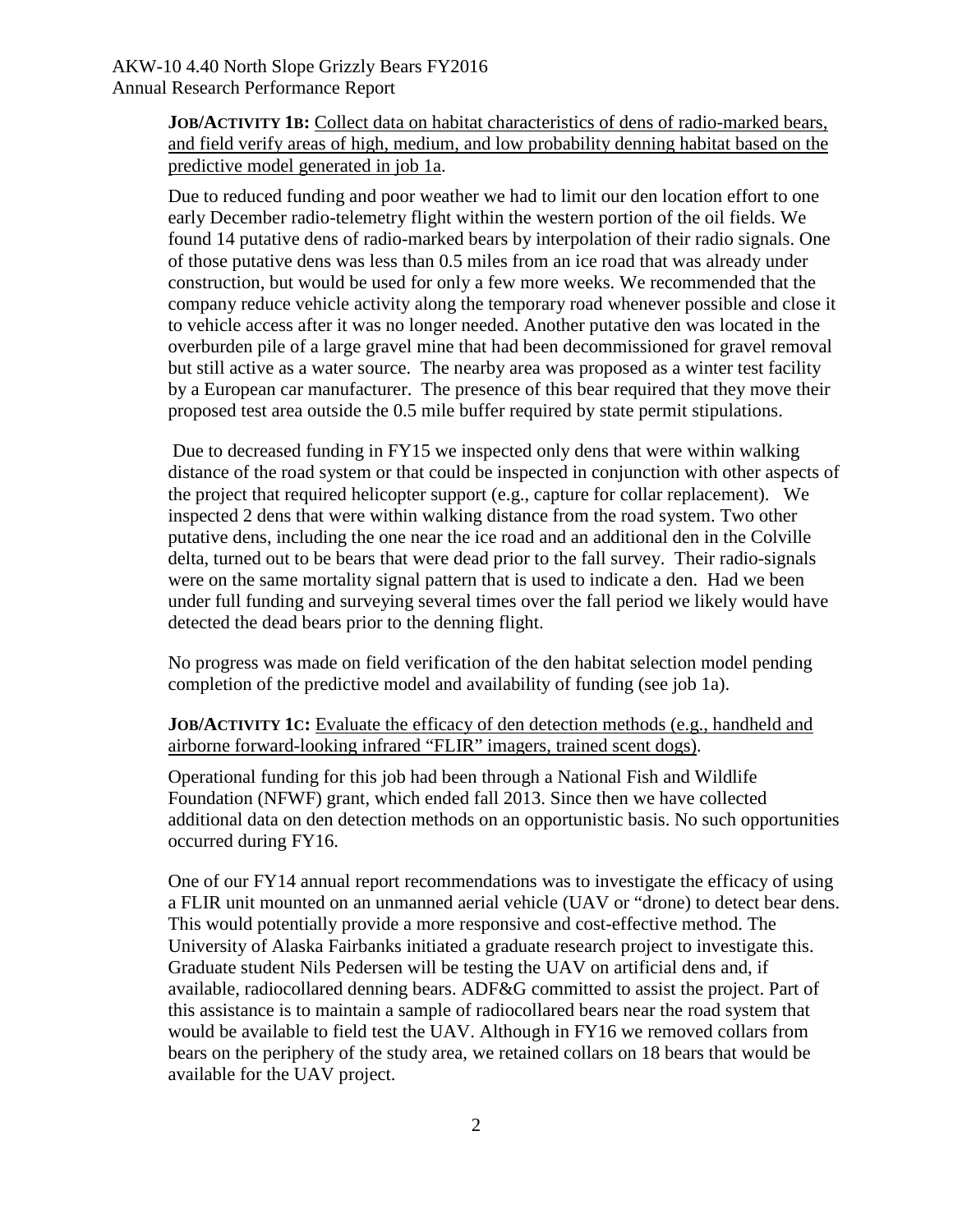**JOB/ACTIVITY 1D:** Construct and instrument an artificial den to test the accuracy of FLIR under varying snow conditions.

Operational funding for this job had been through a grant from NFWF that ended prior to FY16. We reported results in the NFWF final report appended to the FY14 annual federal aid report. This job has been turned over to UAF graduate student Nils Pedersen as part of the project mentioned in job 1c. In addition to testing the FLIR mounted on the UAV, Mr. Pedersen will continue testing the handheld FLIR on artificial dens using methods we developed in our proof-of-concept study reported in the NFWF report.

**OBJECTIVE 2:** Investigate the response of "natural food" bears to the removal of food-conditioned bears from the oil field, especially to determine if these bears attempt to obtain human food.

### **JOB/ACTIVITY 2A:** Capture bears and replace radio collars.

At the end of FY16 we had a sample size of 27 bears with functional radio collars. By the end of FY16, bear mortality, collar loss and likely emigration from the study area had reduced the effective radio-collared sample to 21. Due to uncertainty in future funding, we removed collars from 4 more bears that were on the periphery of the study area. However, consistent with our objective of maximizing bears around the oilfield road system, we captured a young female in the landfill area. Our total sample size as of the end of FY16 was 18 radio-collared bears.

We received reliable reports or directly observed an additional minimum 2-3 bears in the immediate landfill area but could not extend our capture period to search for them. We strongly suspect these are newly food-conditioned bears, but cannot confirm unless we capture them. Of particular interest would be if they are offspring of existing foodconditioned bears, or developed the food-conditioning on their own.

#### **JOB/ACTIVITY 2B:** Analyze grizzly bear DNA specimens for individual relationships.

One goal of this project has been to identify individual relationships among bears in the study area generally and especially those using the oil fields. This provides a sense of the number of bears using the area, insight into cub survival to weaning by identifying maternity-paternity of captured or harvested individuals, the social structure of bears in the area, and the potential familial relationships of food-conditioned bears. Earlier in this project we collected specimens for genetic "fingerprinting" from 3 sources: 1) tissue samples collected at the time of capture from bears newly captured for the study; 2) hair collected on barbed wire hair traps on power poles and other features (e.g. survey posts, oil well markers) within the oil fields; and 3) tissue obtained by using a biopsy dart. We reported results from collections from previous years in FY14 and FY15 federal aid annual reports.

The systematic collection and analysis of hair at established barbed wire hair "traps" on power poles was funded by NFWF and ended in FY13. Therefore, beginning in FY14 we discontinued routine periodic collection of hair from power pole hair traps because the long interval between sample collections (e.g., 2–3 weeks) allowed UV to degrade the DNA in hair follicles. In addition, some of the samples were contaminated by creosote on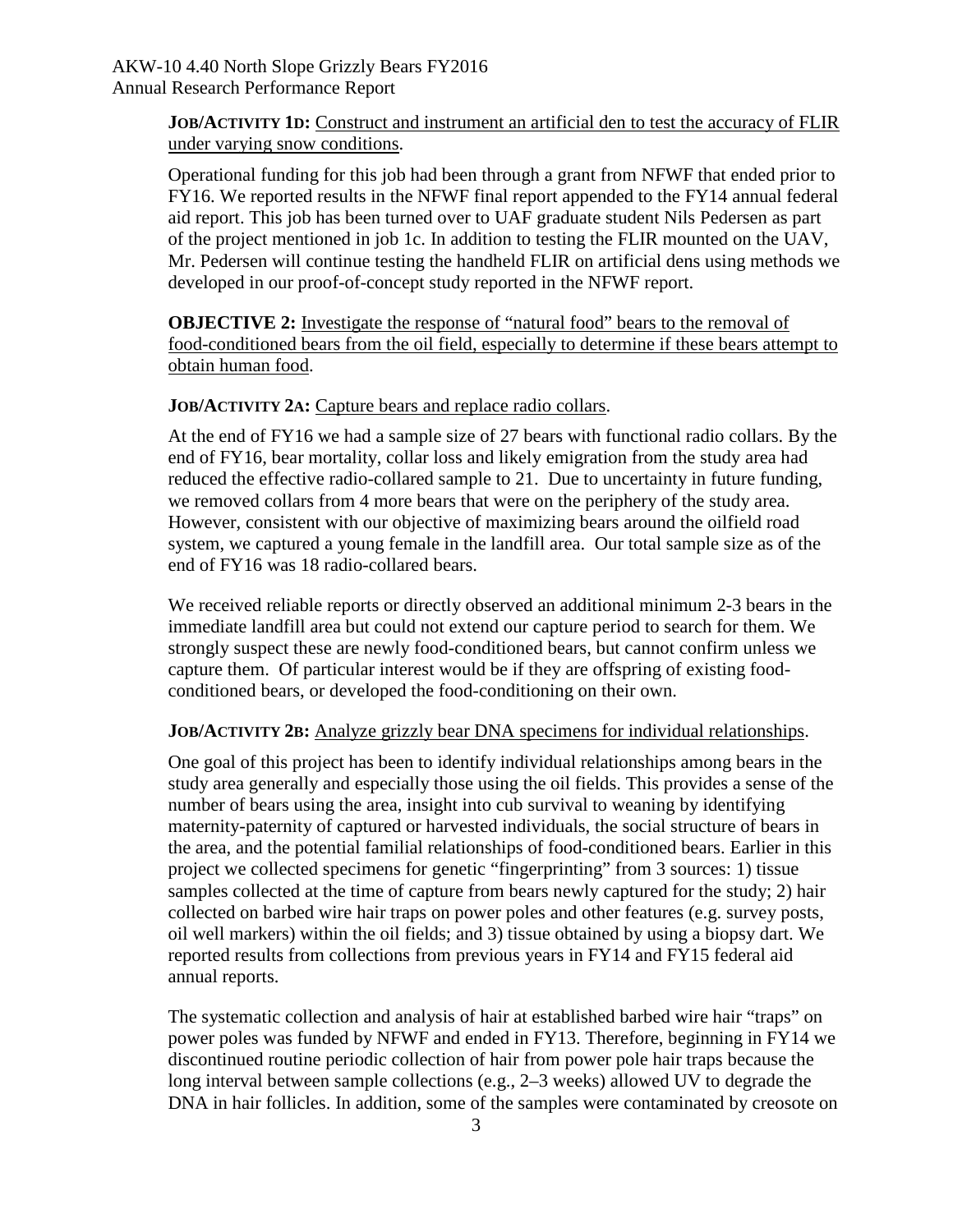### AKW-10 4.40 North Slope Grizzly Bears FY2016 Annual Research Performance Report

the power poles. We have continued to collect hair on an opportunistic basis, with the goal of submitting samples for individual identity analysis when funding becomes available.

We have archived hair samples from power pole hair traps that we collected since 2013, as well as tissue samples collected from harvested bears in Game Management Unit 26B as part of a grizzly bear management project, and from the hair collected from other sources within the study area. In June 2016 we observed several unmarked bears in the area around the North Slope Borough landfill in the Prudhoe Bay area. The landfill had been upgraded in 2015-2016; however, bears were already gaining access to the landfill due to poorly designed gates. We collected hair from these gates, in one case observing the individual bear that deposited it. These samples will hopefully enable us to determine if the bears currently using anthropogenic foods are offspring of previously foodconditioned bears or "new" bears that have learned to exploit an easy food source.

#### **JOB/ACTIVITY 2C:** Establish barbed-wire hair traps on specific power poles and other permanent structures where bears have been observed rubbing. Hair collected at these sites will be included in the DNA analysis in job 2b.

Due to reduced budget in FY16, we made only 3 ground trips to the study area. Previous experience had indicated that hair collected after >2 week interval was too denatured to provide suitable DNA. Therefore, we did not collect any hair. We removed barbed wire from 3 power poles that had not been visited by bears during the previous 3 years. As of the end of FY 16 we have only 10 poles "active." We intend to leave these poles active until future of the project is known.

### **JOB/ACTIVITY 2D:** Collect and analyze specimens for stable isotope analysis to identify food-conditioned bears within the oil field sample.

Since the 1990s, we have collected hair and blood samples from the bears we captured and since 2013 from bears killed by hunters. Results for analysis of food habits using C and N through FY 2006 were published. In FY14 samples from bears we captured since 2007, as well as the samples from hunters, were analyzed by the University of Alaska Fairbanks-Stable Isotope Facility for concentrations of stable isotopes of C and N. We have archived samples and data, pending updates from the RY 2016 grizzly bear harvest. We collected hair and blood samples from the 8 recaptures and 1 new capture in FY16. If funding becomes available we will have these samples analyzed at the UAF lab.

In late FY16 we began collaboration with the DWC Marine Mammals program to investigate stress and reproductive hormones from grizzly bear hair using the 322 samples we have collected since 1992. Consumables necessary for the analysis were purchased by the Marine Mammals program in FY16, and we anticipate completion of the analysis in FY17.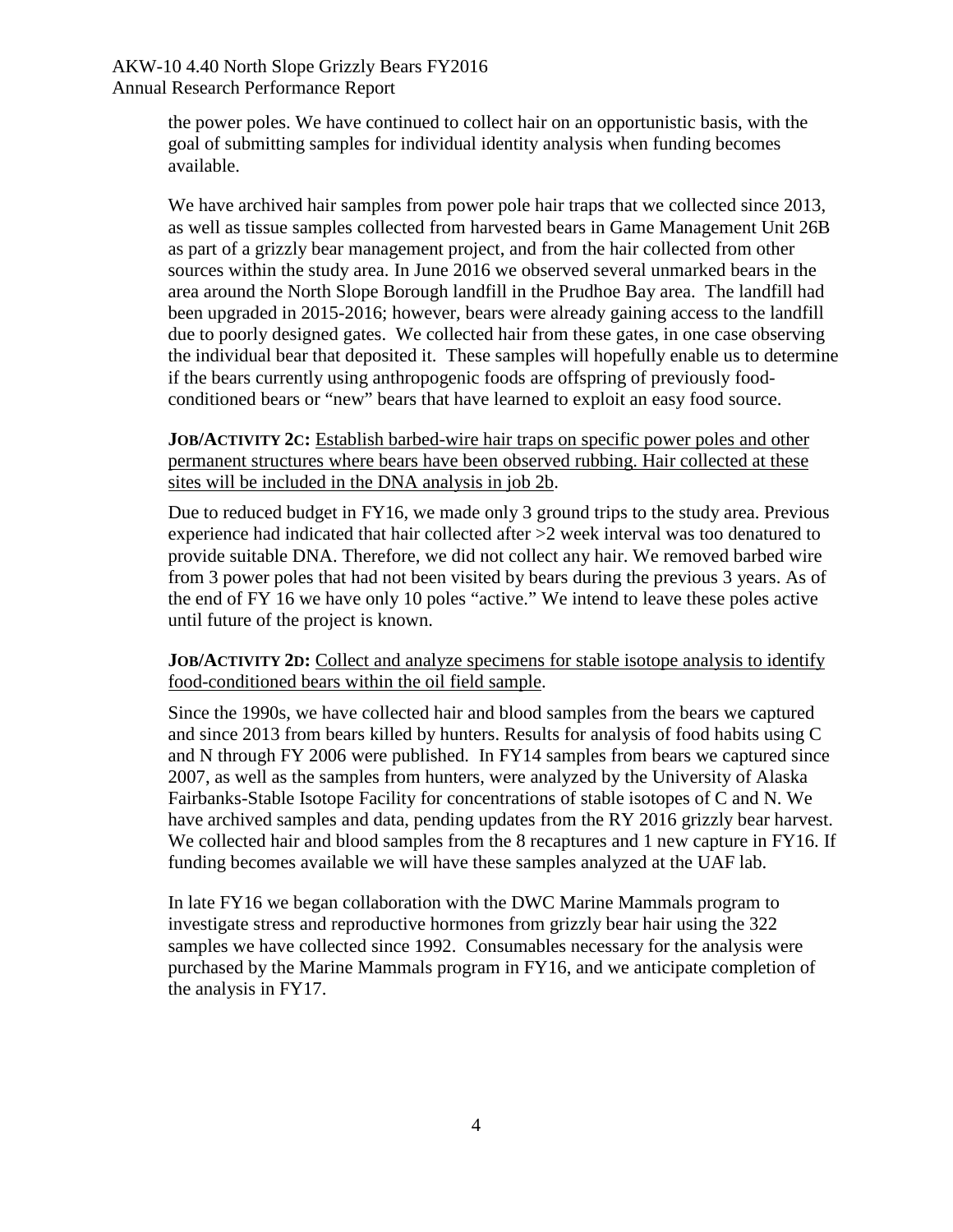**OBJECTIVE 3:** Write annual progress reports, a research interim technical report in FY16, and a final technical report. Give presentations at scientific forums. Publish results in peer-reviewed journals.

**JOB/ACTIVITY 3A:** Data analysis and reporting.

Data analysis and manuscript preparation are ongoing. Manuscripts are being prepared on denning ecology, effects of food-conditioning, and grizzly bear den detection.

## **II. SIGNIFICANT DEVIATIONS AND/OR ADDITIONAL FEDERAL AID-FUNDED WORK NOT DESCRIBED ABOVE THAT WAS ACCOMPLISHED ON THIS PROJECT DURING THIS SEGMENT PERIOD**

None.

### **III. PUBLICATIONS**

The following manuscript was published:

G. E. Liston, C. J. Perham, R. T. Shideler, and A. N. Cheuvront. 2015. Modeling snow habitat for polar bear dens with SnowDens-3D. Ecological Modeling.

The following manuscript is in review:

T. Lan, J. Cheng, A. Ratan, W. Miller, K. Rode, T. Atwood, S. Farley, R. T. Shideler, S. L. Talbot, T. Mailund, and C. Lindqvist. *In prep*. Genome-wide evidence for a hybrid origin of modern polar bears. Nature-Genetics.

A poster was prepared for the  $24<sup>th</sup>$  conference of the International Association for Bear Management and Research in Anchorage in June 2016: "Den use by grizzly bears on the Arctic Coastal Plain, Alaska."

# **IV. RECOMMENDATIONS FOR THIS PROJECT**

The following recommendations apply to future research and monitoring:

- 1. Maintain a sample of ca. 30 radio-marked bears within the oil field region and monitor demographic characteristics, oil field use, and den locations. Dependent upon funding, equip  $\geq 6$  bears that frequent the oil fields with GPS collars and test the feasibility of a "virtual fence" that will alert project staff that the bears have entered the oil fields. Investigate the possibility of tying this alert to oil field security to provide a real-time notification that a marked bear is in their area.
- 2. Conduct radiotracking surveys of dens within the oil-field region and provide locations to industry to meet their permitting requirements to avoid occupied dens, and to test precision of the habitat map using future dens.